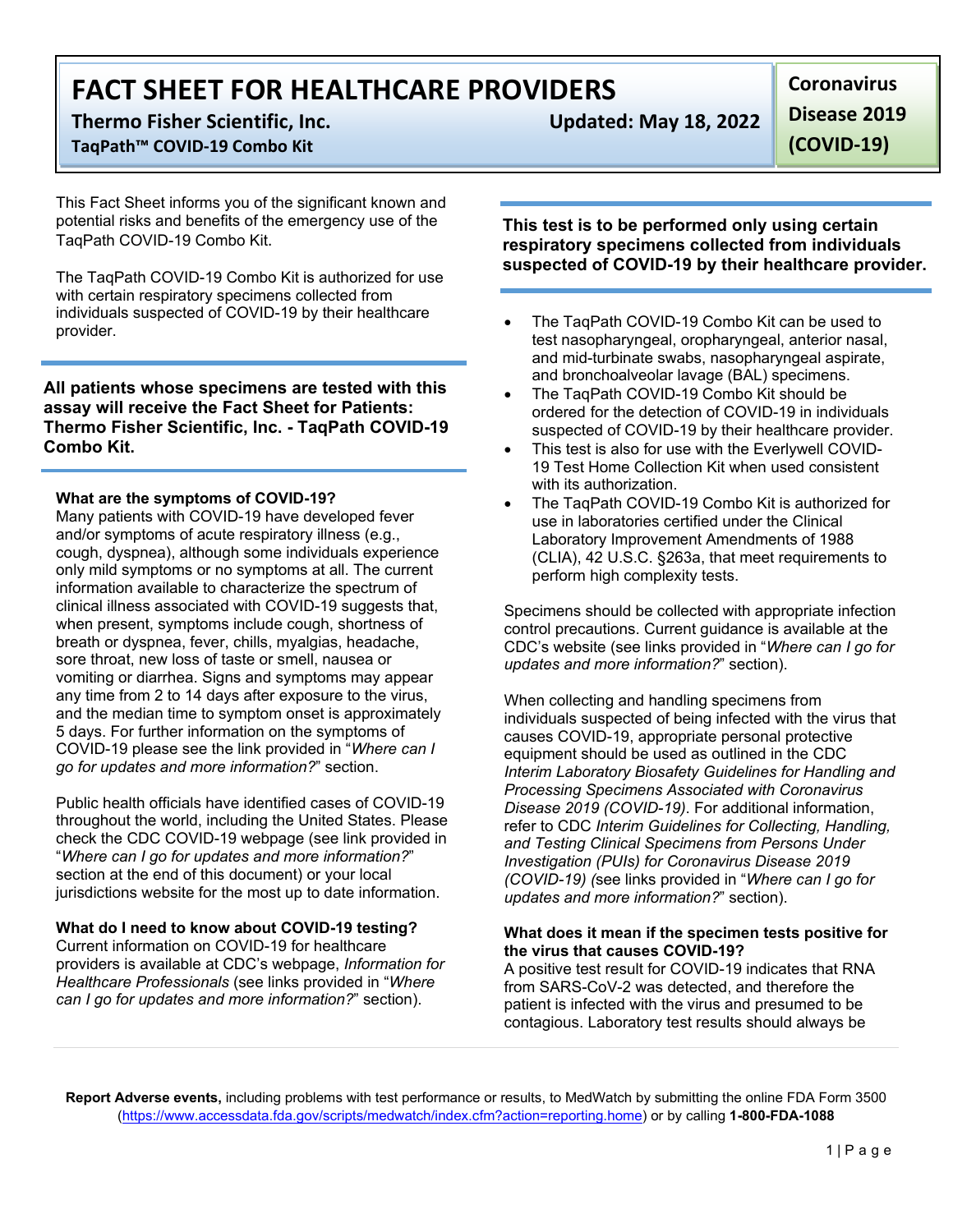**FACT SHEET FOR HEALTHCARE PROVIDERS**

**Thermo Fisher Scientific, Inc. Updated: May 18, 2022 TaqPath™ COVID-19 Combo Kit** 

considered in the context of clinical observations and epidemiological data (such as local prevalence rates and current outbreak/epicenter locations) in making a final diagnosis and patient management decisions. Patient management should be made by a healthcare provider and follow current CDC guidelines.

The TaqPath COVID-19 Combo Kit have been designed to minimize the likelihood of false positive test results. However, it is still possible that this test can give a false positive result, even when used in locations where the prevalence is below 5%. In the event of a false positive result, risks to patients could include the following: a recommendation for isolation of the patient, monitoring of household or other close contacts for symptoms, patient isolation that might limit contact with family or friends and may increase contact with other potentially COVID-19 patients, limits in the ability to work, delayed diagnosis and treatment for the true infection causing the symptoms, unnecessary prescription of a treatment or therapy, or other unintended adverse effects.

All laboratories using this test must follow the standard testing and reporting guidelines according to their appropriate public health authorities.

#### **What does it mean if the specimen tests negative for the virus that causes COVID-19?**

A negative test result for this test means that SARS-CoV-2 RNA was not present in the specimen above the limit of detection. However, a negative result does not rule out COVID-19 and should not be used as the sole basis for treatment or patient management decisions. It is possible to test a person too early or too late during SARS-CoV-2 infection to make an accurate diagnosis via TaqPath COVID-19 Combo Kit.

When diagnostic testing is negative, the possibility of a false negative result should be considered in the context of a patient's recent exposures and the presence of clinical signs and symptoms consistent with COVID-19. The possibility of a false negative result should especially be considered if the patient's recent exposures or clinical presentation indicate that COVID-19 is likely, and diagnostic tests for other causes of illness (e.g., other respiratory illness) are negative.

**Coronavirus Disease 2019 (COVID-19)**

If COVID-19 is still suspected based on exposure history together with other clinical findings, re-testing with an alternative method should be considered by healthcare providers in consultation with public health authorities. Additional testing may be helpful to ensure testing was not conducted too early.

Risks to a patient of a false negative test result include: delayed or lack of supportive treatment, lack of monitoring of infected individuals and their household or other close contacts for symptoms resulting in increased risk of spread of COVID-19 within the community, or other unintended adverse events.

The performance of this test was established based on the evaluation of a limited number of clinical specimens. The clinical performance has not been established in all circulating variants but is anticipated to be reflective of the prevalent variants in circulation at the time and location of the clinical evaluation. Performance at the time of testing may vary depending on the variants circulating, including newly emerging strains of SARS-CoV-2 and their prevalence, which change over time.

## **What is an EUA?**

The United States FDA has made this test available under an emergency access mechanism called an Emergency Use Authorization (EUA). The EUA is supported by the Secretary of Health and Human Service's (HHS's) declaration that circumstances exist to justify the emergency use of in vitro diagnostics (IVDs) for the detection and/or diagnosis of the virus that causes COVID-19.

An IVD made available under an EUA has not undergone the same type of review as an FDA-approved or cleared IVD. FDA may issue an EUA when certain criteria are met, which includes that there are no adequate, approved, available alternatives, and based on the totality of scientific evidence available, it is reasonable to believe that this IVD may be effective in diagnosing COVID-19.

The EUA for this test is in effect for the duration of the COVID-19 declaration justifying emergency use of IVDs, unless terminated or revoked (after which the test may no longer be used).

**Report Adverse events,** including problems with test performance or results, to MedWatch by submitting the online FDA Form 3500 [\(https://www.accessdata.fda.gov/scripts/medwatch/index.cfm?action=reporting.home\)](https://www.accessdata.fda.gov/scripts/medwatch/index.cfm?action=reporting.home) or by calling **1-800-FDA-1088**